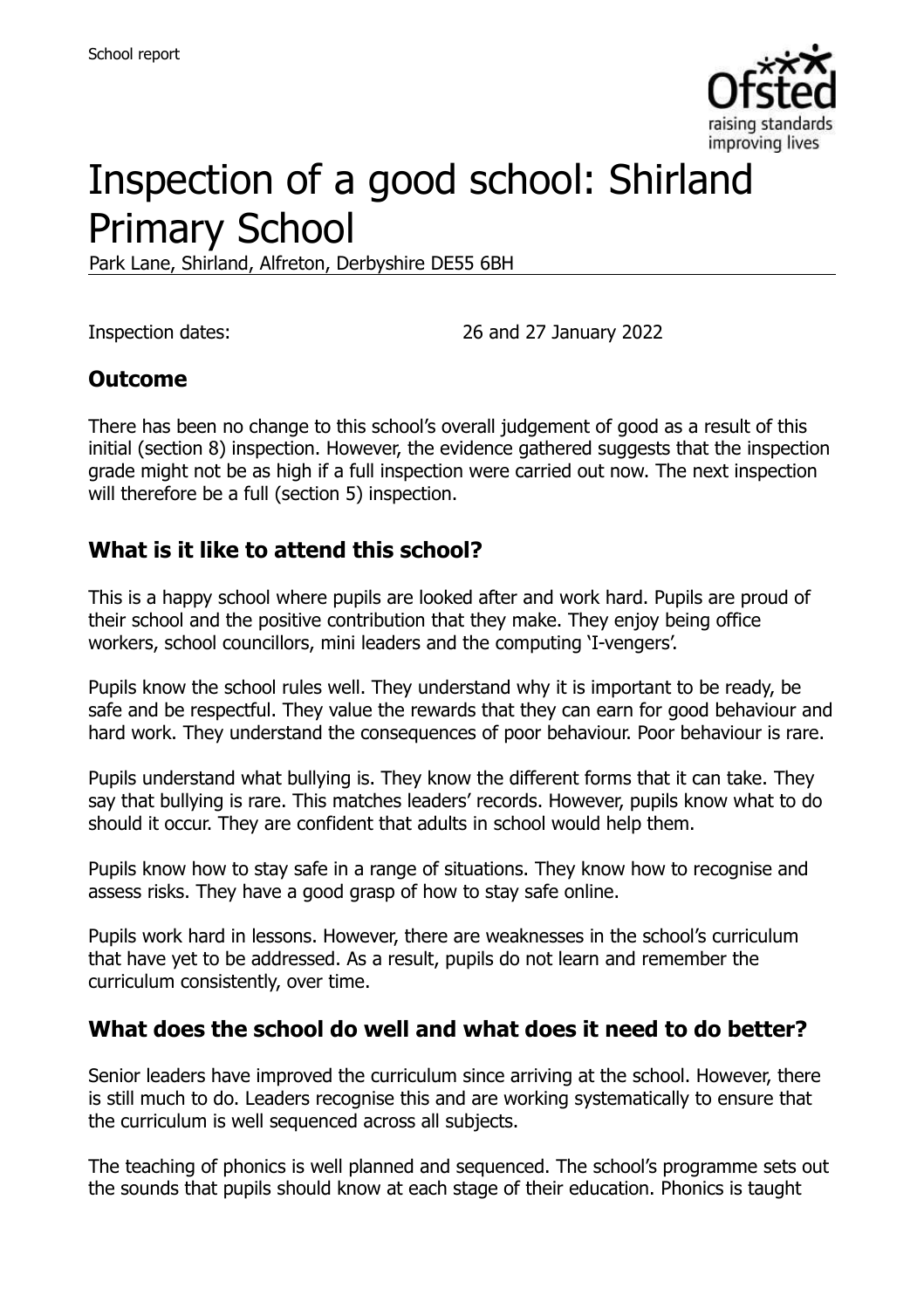

consistently well. Teachers assess pupils regularly. Pupils who need extra help get it quickly. Pupils know and remember the sounds that they have learned. They become fluent readers quickly.

Older pupils enjoy reading. As one pupil said: 'Reading entertains you. You just get immersed and want to be in that story.' Pupils read a wide range of genres and authors. The 'gem rewards' motivate pupils to read regularly. Teachers help pupils to read and understand increasingly challenging texts. Teachers do this well.

Leaders have improved some subjects, including reading, mathematics and personal, social and health education (PSHE). These subjects are well planned and sequenced. Teaching builds systematically on what pupils know. Pupils remember what they have learned. However, some subjects are at a much earlier stage of development. Some have been appropriately sequenced, but are not yet resulting in pupils knowing and remembering more. Other subjects have not yet been sequenced. This means that pupils are not gaining knowledge in a systematic way. This make it difficult for them to recall what they have been taught in these subjects.

Children enjoy their time in the early years. They are happy, work cooperatively and are well cared for. However, the early years curriculum is not yet sequenced across all the areas of learning. It does not make clear what children are expected to know and do during the Reception Year. As a result, children do not learn as well as they could.

Pupils with special educational needs and/or disabilities get the help that they need. Leaders make sure that the right sort of help is in place. They check to make sure it is working as it should. The special educational needs coordinator (SENCo) ensures that all staff know what is working well and what needs to improve in this area of provision.

The school's PSHE curriculum ensures that pupils are well prepared for life in modern Britain. Pupils know that everyone should be treated equally. They enjoy the wide range of extra-curricular activities that are available to them.

Senior leaders have an accurate view of what needs to be improved at the school. They know what is working well. They are working systematically to improve the curriculum. Leaders regularly consult pupils, parents and staff to ensure that everyone is involved in the school's improvement journey. Leaders are determined that pupils receive a good quality of education. However, leaders responsible for subjects or aspects of the school's work do not yet have a consistent understanding of their role. Staff have received limited access to training to address this.

Governors know the school well and share leaders' ambition. The work of the governing body is well organised. Governors understand their roles and responsibilities. They make regular checks to ensure that the school is becoming better in the areas identified on their improvement plans.

The majority of parents are complimentary of the school. They are positive about the improvements that have been made. They say that communication has improved.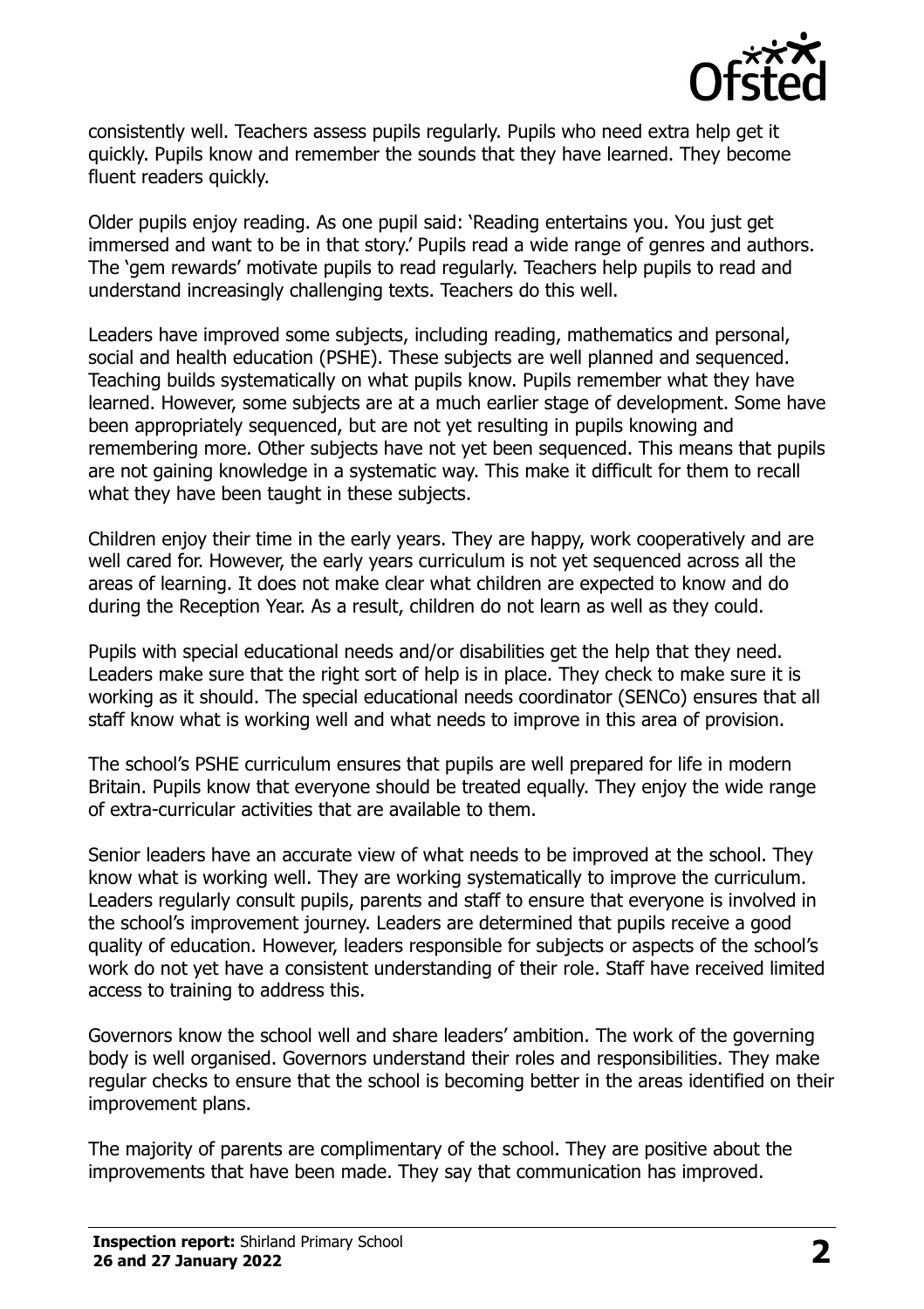

## **Safeguarding**

The arrangements for safeguarding are effective.

Leaders ensure that pupils are kept safe. Relationships between staff and pupils are positive. Staff are quick to recognise and flag up any concerns that arise. Leaders address these swiftly. However, safeguarding records are not always robust enough. They do not consistently evidence the actions taken, by whom and when.

The learning mentor provides a wide range of support for pupils and their families. Leaders work effectively with other agencies to bring about improvements. Leaders challenge other agencies if they think they are not playing their part.

## **What does the school need to do to improve?**

### **(Information for the school and appropriate authority)**

- The school's curriculum is not yet well planned and sequenced across all subjects. This means that pupils do not systematically learn and remember content across the full range of subjects. Leaders should ensure that the curriculum is fully planned and sequenced across all subjects so that pupils are able to recall what they have been taught.
- Training for subject and middle leaders is in its infancy. These leaders do not play a sufficiently robust enough role in planning, sequencing, implementing and assessing subjects across the school. Senior leaders should ensure that subject and middle leaders are trained to carry out their role effectively.
- The early years curriculum is not well planned and sequenced. This means that children do not learn the curriculum systematically across each of the areas of learning. Leaders should ensure that the early years curriculum is well planned and sequenced, across each of the areas of learning, so that children are able to receive a strong start to their education.
- The quality of safeguarding records is inconsistent. Leaders are not always recording the actions they have taken to keep pupils safe. Leaders should strengthen their practice. This is to ensure that safeguarding records are detailed, robust and show the actions that have been taken, by whom and when.

## **Background**

When we have judged a school to be good, we will then normally go into the school about once every four years to confirm that the school remains good. This is called a section 8 inspection of a good or outstanding school, because it is carried out under section 8 of the Education Act 2005. We do not give graded judgements on a section 8 inspection. However, if we find evidence that a school would now receive a higher or lower grade, then the next inspection will be a section 5 inspection. Usually this is within one to two years of the date of the section 8 inspection. If we have serious concerns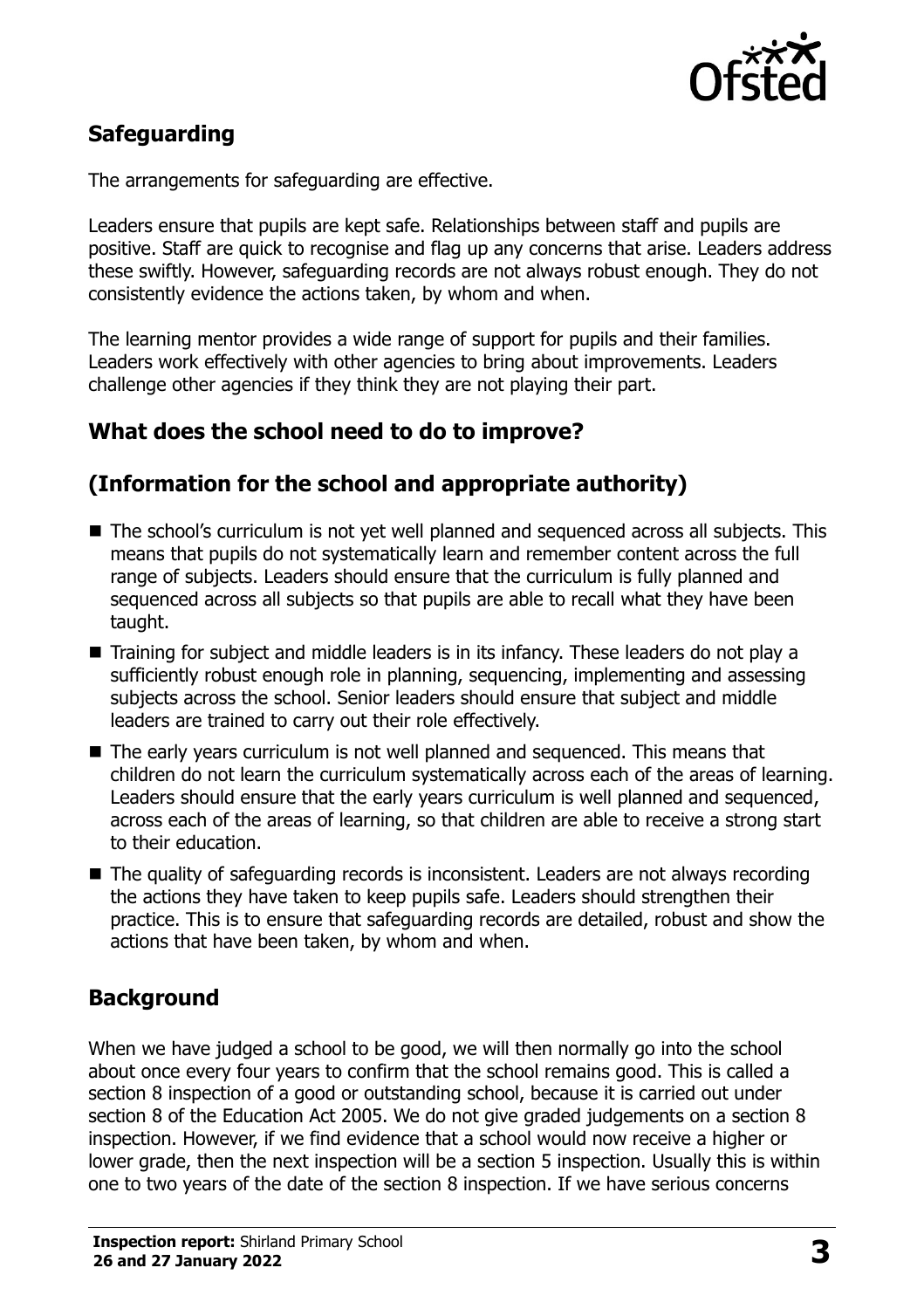

about safeguarding, behaviour or the quality of education, we will deem the section 8 inspection as a section 5 inspection immediately.

This is the second section 8 inspection since we judged the school to be good in February 2013.

#### **How can I feed back my views?**

You can use [Ofsted Parent View](https://parentview.ofsted.gov.uk/) to give Ofsted your opinion on your child's school, or to find out what other parents and carers think. We use information from Ofsted Parent View when deciding which schools to inspect, when to inspect them and as part of their inspection.

The Department for Education has further quidance on how to complain about a school.

If you are the school and you are not happy with the inspection or the report, you can [complain to Ofsted.](https://www.gov.uk/complain-ofsted-report)

### **Further information**

You can search for [published performance information](http://www.compare-school-performance.service.gov.uk/) about the school.

In the report, '[disadvantaged pupils](http://www.gov.uk/guidance/pupil-premium-information-for-schools-and-alternative-provision-settings)' refers to those pupils who attract government pupil premium funding: pupils claiming free school meals at any point in the last six years and pupils in care or who left care through adoption or another formal route.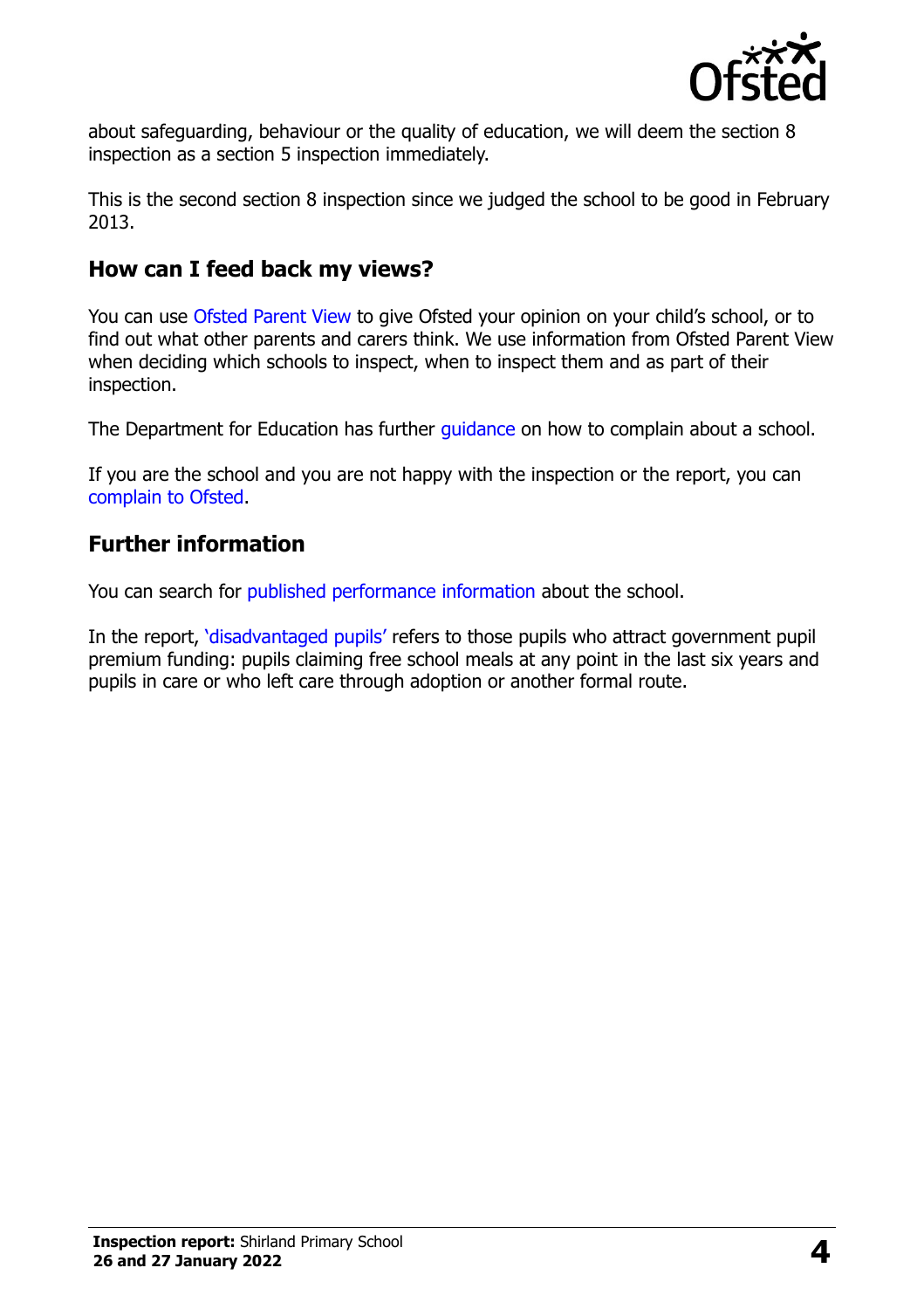

## **School details**

| Unique reference number             | 112620                                                               |
|-------------------------------------|----------------------------------------------------------------------|
| <b>Local authority</b>              | Derbyshire                                                           |
| <b>Inspection number</b>            | 10212524                                                             |
| <b>Type of school</b>               | Primary                                                              |
| <b>School category</b>              | Community                                                            |
| Age range of pupils                 | 5 to 11                                                              |
| <b>Gender of pupils</b>             | Mixed                                                                |
| Number of pupils on the school roll | 198                                                                  |
| <b>Appropriate authority</b>        | The governing body                                                   |
| <b>Chair of governing body</b>      | Maria Tunnicliffe                                                    |
| <b>Headteacher</b>                  | Louise Needham                                                       |
| Website                             | www.shirland.derbyshire.sch.uk/                                      |
| Date of previous inspection         | 25 January 2017, under section 8 of the<br><b>Education Act 2005</b> |

## **Information about this school**

- A new headteacher took up post in September 2020.
- A new deputy headteacher took up post in January 2022.
- The school uses one, unregistered alternative provider.

#### **Information about this inspection**

- This was the first routine inspection the school received since the COVID-19 pandemic began. The inspector discussed the impact of the pandemic with leaders and has taken that into account in their evaluation of the school.
- The inspector held meetings with the headteacher, the deputy headteacher, curriculum leaders, the SENCo and the early years leader.
- The inspector carried out deep dives in three subjects: reading, mathematics and history. For each deep dive, the inspector met with subject leaders, visited lessons, looked at pupils' work, listened to pupils read and met with teachers and pupils. The inspector also looked at curriculum documentation in music and PSHE.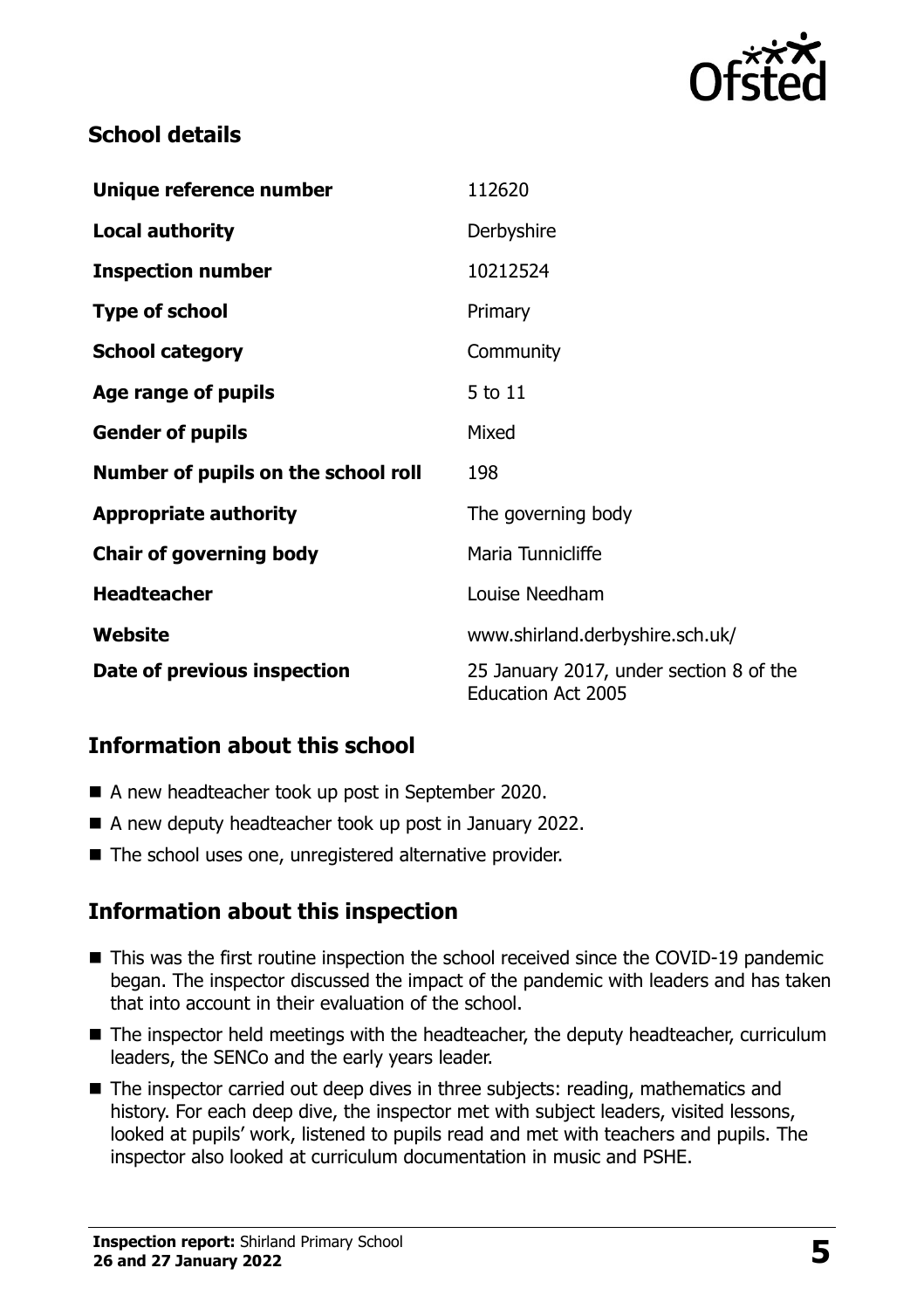

- The inspector met with three governors, including the chair. He had a telephone conversation with a representative of the local authority.
- The inspector took account of 28 responses to the Ofsted Parent View survey and 20 written comments from parents. He also considered 18 responses to Ofsted's staff survey. The inspector spoke informally to parents outside the school.
- The inspector met with safeguarding leaders. He reviewed school documents relating to safeguarding and attendance.
- $\blacksquare$  The inspector visited the alternative provision used by the school.

#### **Inspection team**

Vic Wilkinson, lead inspector **Her Majesty's Inspector**